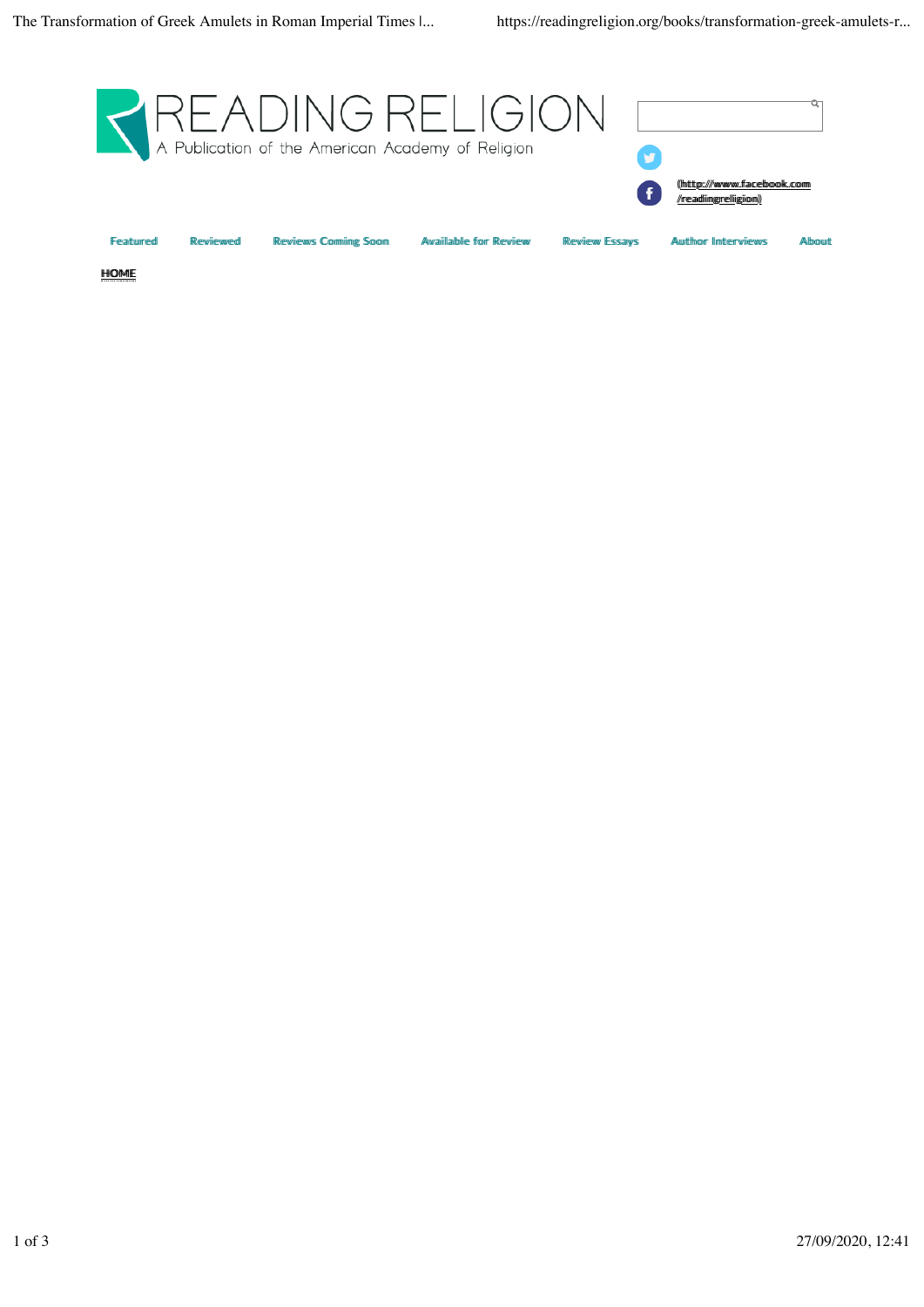

//book/15774.html

# **The Transformation of Greek Amulets in Roman Imperial Times**



Christopher A. Faraone

Empire and After

Philadelphia, PA: University of Pennsylvania Press, March 2018. 512 pages. \$89.95. Hardcover. ISBN 9780812249354.

For other formats: LLiinnk tto Puubliishheer's WWebssiite ((htttpp:///wwww.uuppennn.edluu/peennnppresss//book/15774..hhtmml

## **Review**

In The Transformation of Greek Amulets in Roman Imperial Times—an important historical study of ancient Greek amulets—Christopher A. Faraone convincingly argues that the proliferation of amulets in the Roman imperial period does not signal a rise of superstition, anxiety, and the like, but reflects material, visual, and scribal innovations in Greek amuletic practice that (1) favored the preservation of Roman-era amulets over their pre-Roman counterparts and (2) make it easier for contemporary scholars to identify objects as amulets. To be sure, Faraone is quick to note that these ritual changes—and the concomitant archaeological disparity they largely engendered—worked in concert with additional political, economic, and social developments, including: the Greek and then Roman colonization of Egypt (the main geographical source of amulets on papyrus and other materials rarely preserved elsewhere) and the economic prosperity of the eastern Mediterranean in the imperial age which facilitated the use of more durable materials. In short, the late antique Greek amulets give concrete expression to healing and apotropaic rituals and beliefs long embedded into the fabric of ancient Greek culture(s). The three primary sections of this book —aptly organized around the rubrics of archaeology, images, and texts—are dedicated to these transformations.

After a relatively detailed introduction, in which he discusses the principal terminology (i.e., amulets, Greek, and Roman) and primary sources used for analysis, Faraone details the archaeological evidence for the pre-Roman Greek use of amulets in Athens and elsewhere. The overlapping types of evidence include: visual representations (e.g., on vessels, such as choes, stamnoi, and lekythoi) of boys and women donning amulets; material objects, such as coins, gorgoneion pendants, horizontal amulet capsules, and charm jewelry, which were clearly used or reused as healing and protective devices; and literary and archaeological traces of the early Greek uses of shapes, including the lunula (crescent moon), the phallus, and the fica (an obscene gesture, which represents the vulva) and substances, such as hematite, red coral, and magnetite, which had well-established apotropaic and curative functions.

The second and third sections turn to inscribed phenomena predominantly found in the Roman imperial period, which, Faraone shows, have (oral) antecedents in earlier Greek history. In the second section, Faraone highlights three important transformations in the amuletic use of images during late antiquity: (1) the depiction of gods as active agents against dangers; (2) the miniaturization of domestic guardians; and (3) the use of "Egyptian"—or, better, "Ptolemaic" —images. For Faraone, these Roman transformations reveal latent ideas about the ritual power of media and shapes in the pre-Roman Greek world. The third section focuses on the most significant transformation of Greek amulets during the Roman period, the general shift from oral to inscribed rituals. Faraone cites early Greek literary evidence in coordination with late antique recipes and applied amulets to show that the prayers, incantations, and what he calls "framing speech acts" inscribed in Roman imperial amulets had oral and, occasionally, written precedents in pre-Roman Greek contexts. Such continuities notwithstanding, the scribal emphasis during the Roman period precipitated and/or reflected other ritual transformations, including the prominence of superhuman allies in incantations and elaborate exorcistic formulas, and imbued the text itself with a newfound power.

The book ends with a "Conclusions and Further Trajectories" discussion, which summarizes the Roman transformations of Greek amulets, discusses how amulets engaged civic, domestic, and corporeal contexts, and details the historical development of the purveyors of Greek amulets. Faraone's robust study also includes nineteen beautiful plates, numerous in-text figures, nine useful appendices (which summarize important recipe books for Greek amulets), an extensive bibliography, a general index, an index locorum, and an index of ancient words.

Faraone ought to be congratulated for producing this thoroughly researched, well-illustrated, and readable study. The book is not only essential reading for the specialist, but it would also make an ideal selection for an upper-level seminar on ancient Greek amulets or material religion. Faraone's emphasis on the material and visual dimensions of ancient amulets provides a necessary corrective to prevailing scholarly practice and sets the standard for future work on the subject.

This book also carries broader implications for the study of antiquity. Not only does Faraone reveal the important role amulets played in the pre-Roman Greek world, but he also highlights in several places that ancient objects often served multiple functions for their users. Although